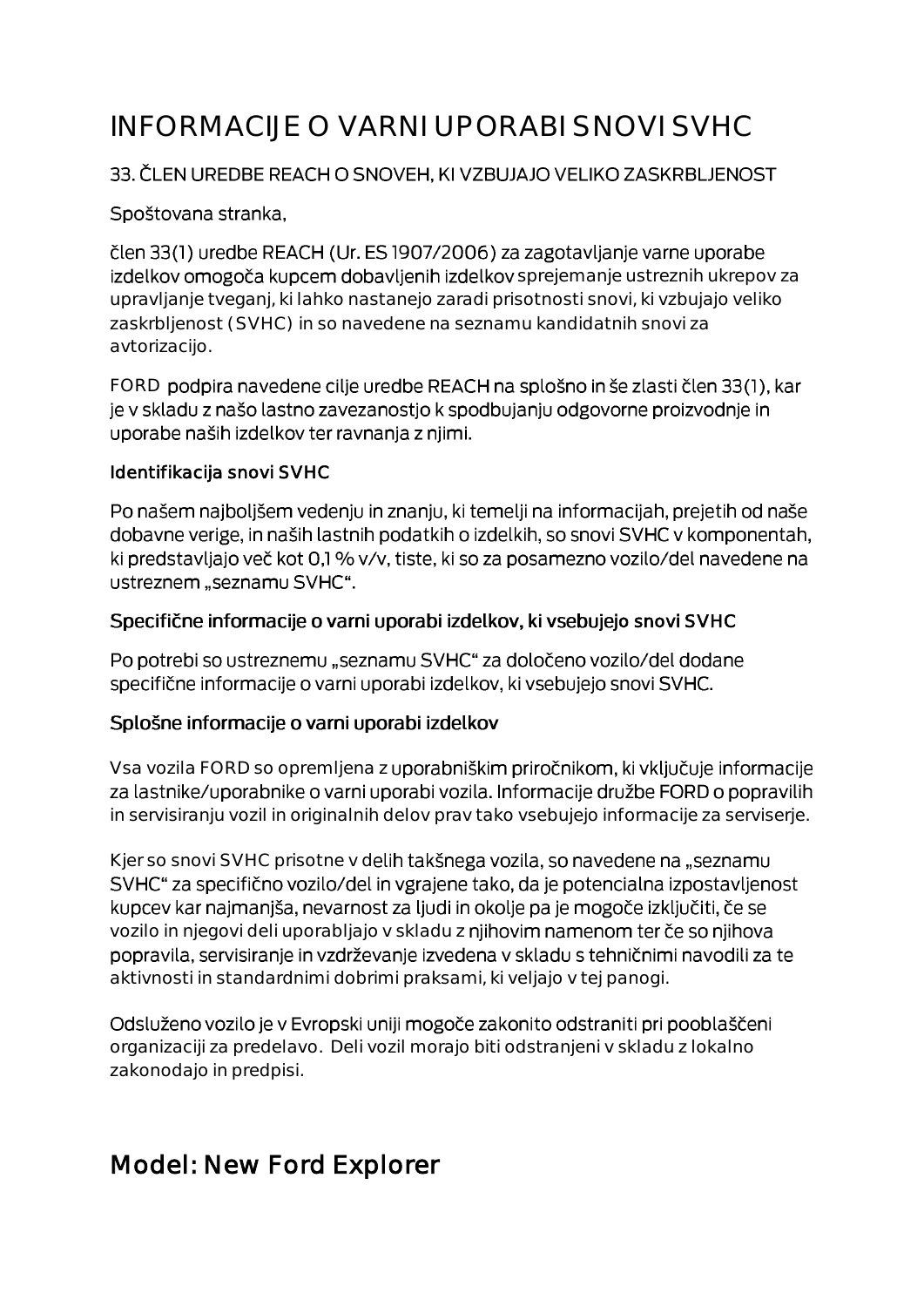### Seznam SVHC na podlagi seznama kandidatnih snovi ECHA, ki velja od 1. januar 2022

## Specifične informacije o varni uporabi izdelkov, ki vsebujejo snovi SVHC

Specifične informacije o varni uporabi niso potrebne - upoštevajte splošne informacije o varni uporabi izdelkov.

| <b>Commodity</b>                                                        | <b>REACH SVHCs</b>                                                 |
|-------------------------------------------------------------------------|--------------------------------------------------------------------|
| <b>A/C Compressor</b>                                                   | Diboron-trioxide[1303-86-2]                                        |
|                                                                         | Lead[7439-92-1]                                                    |
| A/C Condensors and Accumulators                                         | Tris(nonylphenyl)phosphite[26523-78-4]                             |
| A/C Lines, Receiver Drier and                                           | Lead[7439-92-1]                                                    |
| <b>Accumulator</b>                                                      |                                                                    |
| <b>ABS/ESC Module</b>                                                   | Lead[7439-92-1]                                                    |
| <b>Accessories</b>                                                      | 1,2-Dimethoxyethane[110-71-4]                                      |
|                                                                         | 2-(2H-Benzotriazol-2-yl)-4,6-ditertpentylphenol[25973-             |
|                                                                         | $55-1$ ]<br>Lead[7439-92-1]                                        |
| <b>Active and Air Suspension</b>                                        | Lead[7439-92-1]                                                    |
| <b>Adaptive Cruise Control</b>                                          | Lead[7439-92-1]                                                    |
| AIS - Air Cleaner and Low Pressure                                      | Lead[7439-92-1]                                                    |
| <b>Ducts</b>                                                            |                                                                    |
| <b>AIS - High Pressure Ducts</b>                                        | Lead[7439-92-1]                                                    |
| <b>Alternator</b>                                                       | Lead[7439-92-1]                                                    |
| Antenna                                                                 | Lead[7439-92-1]                                                    |
| Appliques (Pillar, Decklid, Roof)                                       | C,C'-azodi(formamide)[123-77-3]                                    |
|                                                                         | Imidazolidine-2-thione[96-45-7]                                    |
| <b>Audio and Navigation Head Units</b>                                  | Lead[7439-92-1]                                                    |
| Axle                                                                    | Lead[7439-92-1]                                                    |
| <b>Battery</b>                                                          | Lead[7439-92-1]                                                    |
| <b>Body Moldings - Roof Rack</b>                                        | C,C'-azodi(formamide)[123-77-3]                                    |
| <b>Body Side InteriorTrim (Hard Trim)</b>                               | Cyclohexane-1,2-dicarboxylic anhydride[85-42-7]                    |
| <b>Body Structure - Body Side Assembly</b>                              | C,C'-azodi(formamide)[123-77-3]                                    |
| <b>Body Structure - Cab Back</b>                                        | C,C'-azodi(formamide)[123-77-3]                                    |
| Body Structure - Decklid/Liftgate (incl<br>Hinge/Supt)                  | C,C'-azodi(formamide)[123-77-3]                                    |
|                                                                         | Lead[7439-92-1]                                                    |
| <b>Body Structure - Floor Pan - Front</b><br><b>Floor and Side Sill</b> | C,C'-azodi(formamide)[123-77-3]                                    |
|                                                                         | Diboron-trioxide[1303-86-2]                                        |
|                                                                         | Lead[7439-92-1]                                                    |
| Body Structure - Floor Pan - Rear Floor                                 | C,C'-azodi(formamide)[123-77-3]                                    |
| <b>Body Structure - Front End Structure</b>                             | Lead[7439-92-1]                                                    |
|                                                                         | Phenol, dimethyl-, phosphate (3:1)[25155-23-1]                     |
| <b>Body Structure - Front Fender</b>                                    | Dicyclohexyl-phthalate[84-61-7]                                    |
| <b>Bodyside, Wheel Arch, Rocker</b><br><b>Moldings</b>                  | 2-(2H-Benzotriazol-2-yl)-4,6-ditertpentylphenol[25973-<br>$55-1$ ] |
| <b>Brake Tubes and Hoses</b>                                            | Lead[7439-92-1]                                                    |
| <b>Brakes - Caliper &amp; Anchor Brkt Assy</b>                          | Dicyclohexyl-phthalate[84-61-7]                                    |
| (Front, Rear)                                                           |                                                                    |
|                                                                         | Lead[7439-92-1]                                                    |
| <b>Bulk Materials (PMT100)</b>                                          | C.C'-azodi(formamide)[123-77-3]                                    |
|                                                                         | Dicyclohexyl-phthalate[84-61-7]                                    |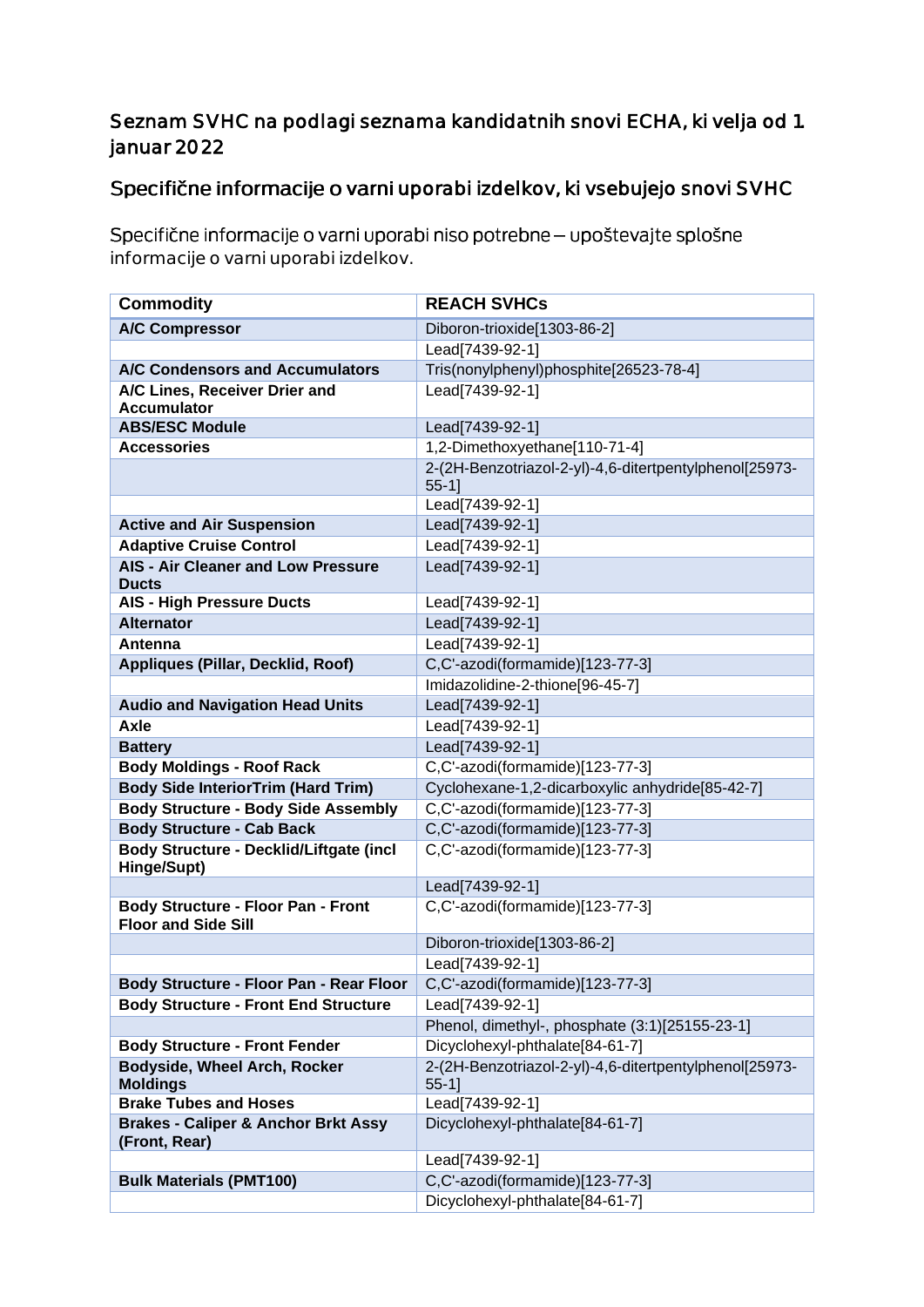| <b>Combined Sensing Module</b>                                        | Lead[7439-92-1]                                                          |
|-----------------------------------------------------------------------|--------------------------------------------------------------------------|
| <b>Console Floor/Rear</b>                                             | 2-Methylimidazole[693-98-1]                                              |
|                                                                       | Lead[7439-92-1]                                                          |
| <b>Control Arm and Bushing Assembly</b>                               | Lead[7439-92-1]                                                          |
| <b>Cooling Fans</b>                                                   | Lead[7439-92-1]                                                          |
| <b>Cooling Hoses &amp; Bottles</b>                                    | Lead[7439-92-1]                                                          |
| Driveshaft(s)                                                         | Lead[7439-92-1]                                                          |
| <b>EDS Wiring Assembly &amp; Components</b>                           | 1-Methyl-2-pyrrolidone[872-50-4]                                         |
|                                                                       | Lead[7439-92-1]                                                          |
|                                                                       | Tris(2-methoxyethoxy)vinylsilane[1067-53-4]                              |
| <b>Electro/Mechanical Devices</b>                                     | Lead[7439-92-1]                                                          |
| <b>Electronic Control Panel and CCH</b>                               | Lead[7439-92-1]                                                          |
| <b>Electronic Modules - Displays</b>                                  | Lead[7439-92-1]                                                          |
| <b>Electronic Modules - Door Zone</b>                                 | Lead[7439-92-1]                                                          |
| <b>Electronic Modules - Headlamp</b>                                  | Lead[7439-92-1]                                                          |
| <b>Electronic Modules - Power</b>                                     | Lead[7439-92-1]                                                          |
| Decklid/Liftgate (PLG)                                                |                                                                          |
| <b>Electronic Modules - Seat Control</b>                              | Boric acid[10043-35-3]                                                   |
|                                                                       | Lead[7439-92-1]                                                          |
| <b>Electronic Modules - Suspension</b>                                | Lead[7439-92-1]                                                          |
| <b>Electronic Modules - SYNC</b>                                      | Lead[7439-92-1]                                                          |
| <b>Engine Water Pumps</b>                                             | Lead[7439-92-1]                                                          |
| <b>Evaporator and Blower Assemby</b>                                  | Lead[7439-92-1]                                                          |
| (HVAC Module)                                                         |                                                                          |
| <b>Exhaust Cold End (Muffler &amp; Output</b>                         | Lead[7439-92-1]                                                          |
| <b>Pipe Assembly)</b><br><b>Exhaust Hot End (Catalytic Convertor)</b> | Refractory ceramic fibres[142844-00-6]                                   |
| <b>FEAD</b>                                                           | Lead[7439-92-1]                                                          |
|                                                                       | Octamethylcyclotetrasiloxane[556-67-2]                                   |
| <b>Fixed Glass</b>                                                    | Lead[7439-92-1]                                                          |
| <b>Front / Rear Door Trim</b>                                         | 2-Methyl-1-(4-methylthiophenyl)-2-morpholinopropan-                      |
|                                                                       | 1-one[71868-10-5]                                                        |
|                                                                       | Cobalt-sulfate-heptahydrate[10026-24-1]                                  |
|                                                                       | Lead[7439-92-1]                                                          |
| <b>Fuel Canister Assembly</b>                                         | Lead[7439-92-1]                                                          |
| <b>Fuel Door</b>                                                      | Imidazolidine-2-thione[96-45-7]                                          |
|                                                                       | Lead[7439-92-1]                                                          |
| <b>Fuel Injection</b>                                                 | Lead[7439-92-1]                                                          |
| <b>Fuel Lines</b>                                                     | Lead[7439-92-1]                                                          |
| <b>GOR and Radiator Support</b>                                       | Lead[7439-92-1]                                                          |
| <b>Headlamp / Side Marker</b>                                         | 2-Methyl-1-(4-methylthiophenyl)-2-morpholinopropan-                      |
|                                                                       | 1-one[71868-10-5]                                                        |
|                                                                       | Lead[7439-92-1]                                                          |
| <b>Headliner / Sunvisor</b>                                           | 2-Methyl-1-(4-methylthiophenyl)-2-morpholinopropan-                      |
|                                                                       | 1-one[71868-10-5]                                                        |
|                                                                       | Lead[7439-92-1]                                                          |
| I/S Mirror                                                            | Lead[7439-92-1]                                                          |
| <b>Instrument Cluster</b>                                             | Lead[7439-92-1]                                                          |
| <b>Interior Lighting</b>                                              | 2-Methyl-1-(4-methylthiophenyl)-2-morpholinopropan-<br>1-one[71868-10-5] |
| <b>IP Finish Panels/Registers</b>                                     | Lead[7439-92-1]                                                          |
| <b>IP Substrate and Ducts</b>                                         | Lead[7439-92-1]                                                          |
| <b>Knee Airbags</b>                                                   | 2-Methyl-1-(4-methylthiophenyl)-2-morpholinopropan-                      |
|                                                                       | 1-one[71868-10-5]                                                        |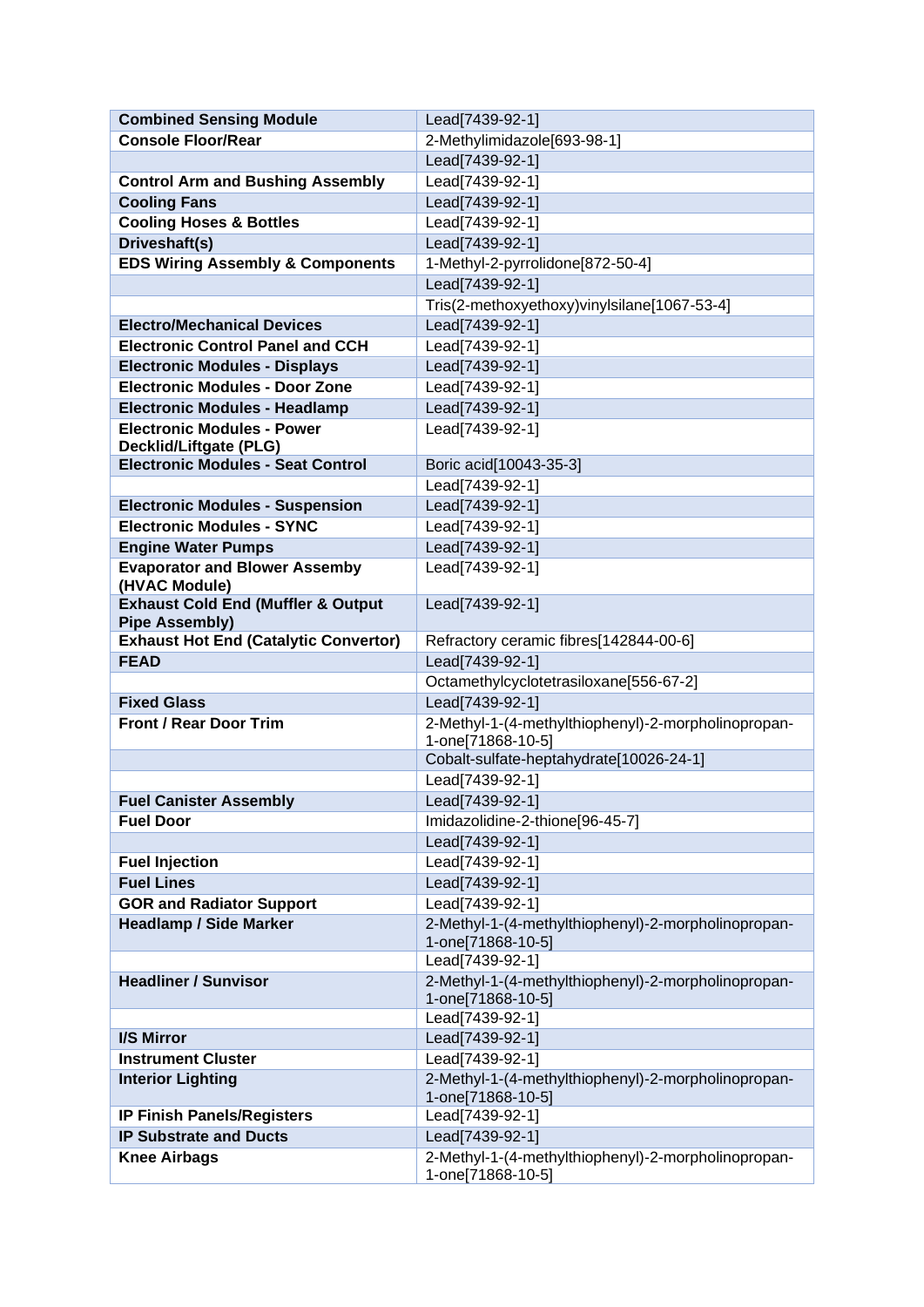| <b>Latches</b><br>Octamethylcyclotetrasiloxane[556-67-2]<br>C,C'-azodi(formamide)[123-77-3]<br>Latches - Side Door/Latch Mini Module<br>C,C'-azodi(formamide)[123-77-3]<br><b>Locks</b><br>Lead[7439-92-1]<br>Lead[7439-92-1]<br><b>Luggage and Interior Cargo</b><br><b>Management/Covers</b><br><b>Mirrors</b><br>Lead[7439-92-1]<br><b>Moonroof</b><br>Lead[7439-92-1]<br><b>Overhead Console</b><br>Lead[7439-92-1]<br><b>Park Assist</b><br>2-(2H-Benzotriazol-2-yl)-4,6-ditertpentylphenol[25973-<br>$55-1$ ]<br>2-Methylimidazole[693-98-1]<br>Lead[7439-92-1]<br>N,N-Dimethylacetamide[127-19-5]<br><b>Pedestrian Alert System (PAS)</b><br><b>PEM</b><br>Lead[7439-92-1]<br>2-(2H-Benzotriazol-2-yl)-4,6-ditertpentylphenol[25973-<br><b>Plastic Bumpers and Fascias</b><br>$55-1$ ]<br><b>Powertrain Control Module (PCM/EEC/</b><br>Lead[7439-92-1]<br>ECM)<br><b>PT Mounts</b><br>1-Methyl-2-pyrrolidone[872-50-4]<br>Decamethylcyclopentasiloxane[541-02-6]<br><b>PT Sensors</b><br>Lead[7439-92-1]<br>Octamethylcyclotetrasiloxane[556-67-2]<br>1,3,5-Tris(oxiranylmethyl)-1,3,5-triazine-<br><b>Rain and Daylight Sensor</b><br>2,4,6(1H,3H,5H)-trione[2451-62-9]<br><b>Sealing - Glass Runs and Belt</b><br>Lead[7439-92-1]<br><b>Moldings</b><br>2-(2H-Benzotriazol-2-yl)-4,6-ditertpentylphenol[25973-<br><b>Seat Belts (Front and Rear)</b><br>$55-1$ ]<br>Octamethylcyclotetrasiloxane[556-67-2]<br>Seats - Foam - Cut and Sew<br>1-Methyl-2-pyrrolidone[872-50-4]<br>2-Ethoxyethyl acetate[111-15-9]<br>Lead[7439-92-1]<br>Phenol, dimethyl-, phosphate (3:1)[25155-23-1]<br>Seats - JIT<br>Lead[7439-92-1]<br>Seats - Structures<br>Cobalt chloride[7791-13-1]<br>Lead[7439-92-1]<br>Sodium borate, decahydrate[1303-96-4]<br>C,C'-azodi(formamide)[123-77-3]<br><b>Shifter Cables/Brackets - Auto</b><br>Lead[7439-92-1]<br>Lead[7439-92-1]<br><b>Side and Rear Vision (BLIS)</b><br><b>Smart Data Link Module</b><br>Lead[7439-92-1]<br>2-Methylimidazole[693-98-1]<br><b>Smart Junction Box &amp; Body Control</b><br><b>Module (SPDJB)</b><br>Lead[7439-92-1]<br><b>Speakers / Tweeters</b><br>Lead[7439-92-1] |
|------------------------------------------------------------------------------------------------------------------------------------------------------------------------------------------------------------------------------------------------------------------------------------------------------------------------------------------------------------------------------------------------------------------------------------------------------------------------------------------------------------------------------------------------------------------------------------------------------------------------------------------------------------------------------------------------------------------------------------------------------------------------------------------------------------------------------------------------------------------------------------------------------------------------------------------------------------------------------------------------------------------------------------------------------------------------------------------------------------------------------------------------------------------------------------------------------------------------------------------------------------------------------------------------------------------------------------------------------------------------------------------------------------------------------------------------------------------------------------------------------------------------------------------------------------------------------------------------------------------------------------------------------------------------------------------------------------------------------------------------------------------------------------------------------------------------------------------------------------------------------------------------------------------------------------------------------------------------------------------------------------------------------------------------------------------------------------------------------------------------------------------|
|                                                                                                                                                                                                                                                                                                                                                                                                                                                                                                                                                                                                                                                                                                                                                                                                                                                                                                                                                                                                                                                                                                                                                                                                                                                                                                                                                                                                                                                                                                                                                                                                                                                                                                                                                                                                                                                                                                                                                                                                                                                                                                                                          |
|                                                                                                                                                                                                                                                                                                                                                                                                                                                                                                                                                                                                                                                                                                                                                                                                                                                                                                                                                                                                                                                                                                                                                                                                                                                                                                                                                                                                                                                                                                                                                                                                                                                                                                                                                                                                                                                                                                                                                                                                                                                                                                                                          |
|                                                                                                                                                                                                                                                                                                                                                                                                                                                                                                                                                                                                                                                                                                                                                                                                                                                                                                                                                                                                                                                                                                                                                                                                                                                                                                                                                                                                                                                                                                                                                                                                                                                                                                                                                                                                                                                                                                                                                                                                                                                                                                                                          |
|                                                                                                                                                                                                                                                                                                                                                                                                                                                                                                                                                                                                                                                                                                                                                                                                                                                                                                                                                                                                                                                                                                                                                                                                                                                                                                                                                                                                                                                                                                                                                                                                                                                                                                                                                                                                                                                                                                                                                                                                                                                                                                                                          |
|                                                                                                                                                                                                                                                                                                                                                                                                                                                                                                                                                                                                                                                                                                                                                                                                                                                                                                                                                                                                                                                                                                                                                                                                                                                                                                                                                                                                                                                                                                                                                                                                                                                                                                                                                                                                                                                                                                                                                                                                                                                                                                                                          |
|                                                                                                                                                                                                                                                                                                                                                                                                                                                                                                                                                                                                                                                                                                                                                                                                                                                                                                                                                                                                                                                                                                                                                                                                                                                                                                                                                                                                                                                                                                                                                                                                                                                                                                                                                                                                                                                                                                                                                                                                                                                                                                                                          |
|                                                                                                                                                                                                                                                                                                                                                                                                                                                                                                                                                                                                                                                                                                                                                                                                                                                                                                                                                                                                                                                                                                                                                                                                                                                                                                                                                                                                                                                                                                                                                                                                                                                                                                                                                                                                                                                                                                                                                                                                                                                                                                                                          |
|                                                                                                                                                                                                                                                                                                                                                                                                                                                                                                                                                                                                                                                                                                                                                                                                                                                                                                                                                                                                                                                                                                                                                                                                                                                                                                                                                                                                                                                                                                                                                                                                                                                                                                                                                                                                                                                                                                                                                                                                                                                                                                                                          |
|                                                                                                                                                                                                                                                                                                                                                                                                                                                                                                                                                                                                                                                                                                                                                                                                                                                                                                                                                                                                                                                                                                                                                                                                                                                                                                                                                                                                                                                                                                                                                                                                                                                                                                                                                                                                                                                                                                                                                                                                                                                                                                                                          |
|                                                                                                                                                                                                                                                                                                                                                                                                                                                                                                                                                                                                                                                                                                                                                                                                                                                                                                                                                                                                                                                                                                                                                                                                                                                                                                                                                                                                                                                                                                                                                                                                                                                                                                                                                                                                                                                                                                                                                                                                                                                                                                                                          |
|                                                                                                                                                                                                                                                                                                                                                                                                                                                                                                                                                                                                                                                                                                                                                                                                                                                                                                                                                                                                                                                                                                                                                                                                                                                                                                                                                                                                                                                                                                                                                                                                                                                                                                                                                                                                                                                                                                                                                                                                                                                                                                                                          |
|                                                                                                                                                                                                                                                                                                                                                                                                                                                                                                                                                                                                                                                                                                                                                                                                                                                                                                                                                                                                                                                                                                                                                                                                                                                                                                                                                                                                                                                                                                                                                                                                                                                                                                                                                                                                                                                                                                                                                                                                                                                                                                                                          |
|                                                                                                                                                                                                                                                                                                                                                                                                                                                                                                                                                                                                                                                                                                                                                                                                                                                                                                                                                                                                                                                                                                                                                                                                                                                                                                                                                                                                                                                                                                                                                                                                                                                                                                                                                                                                                                                                                                                                                                                                                                                                                                                                          |
|                                                                                                                                                                                                                                                                                                                                                                                                                                                                                                                                                                                                                                                                                                                                                                                                                                                                                                                                                                                                                                                                                                                                                                                                                                                                                                                                                                                                                                                                                                                                                                                                                                                                                                                                                                                                                                                                                                                                                                                                                                                                                                                                          |
|                                                                                                                                                                                                                                                                                                                                                                                                                                                                                                                                                                                                                                                                                                                                                                                                                                                                                                                                                                                                                                                                                                                                                                                                                                                                                                                                                                                                                                                                                                                                                                                                                                                                                                                                                                                                                                                                                                                                                                                                                                                                                                                                          |
|                                                                                                                                                                                                                                                                                                                                                                                                                                                                                                                                                                                                                                                                                                                                                                                                                                                                                                                                                                                                                                                                                                                                                                                                                                                                                                                                                                                                                                                                                                                                                                                                                                                                                                                                                                                                                                                                                                                                                                                                                                                                                                                                          |
|                                                                                                                                                                                                                                                                                                                                                                                                                                                                                                                                                                                                                                                                                                                                                                                                                                                                                                                                                                                                                                                                                                                                                                                                                                                                                                                                                                                                                                                                                                                                                                                                                                                                                                                                                                                                                                                                                                                                                                                                                                                                                                                                          |
|                                                                                                                                                                                                                                                                                                                                                                                                                                                                                                                                                                                                                                                                                                                                                                                                                                                                                                                                                                                                                                                                                                                                                                                                                                                                                                                                                                                                                                                                                                                                                                                                                                                                                                                                                                                                                                                                                                                                                                                                                                                                                                                                          |
|                                                                                                                                                                                                                                                                                                                                                                                                                                                                                                                                                                                                                                                                                                                                                                                                                                                                                                                                                                                                                                                                                                                                                                                                                                                                                                                                                                                                                                                                                                                                                                                                                                                                                                                                                                                                                                                                                                                                                                                                                                                                                                                                          |
|                                                                                                                                                                                                                                                                                                                                                                                                                                                                                                                                                                                                                                                                                                                                                                                                                                                                                                                                                                                                                                                                                                                                                                                                                                                                                                                                                                                                                                                                                                                                                                                                                                                                                                                                                                                                                                                                                                                                                                                                                                                                                                                                          |
|                                                                                                                                                                                                                                                                                                                                                                                                                                                                                                                                                                                                                                                                                                                                                                                                                                                                                                                                                                                                                                                                                                                                                                                                                                                                                                                                                                                                                                                                                                                                                                                                                                                                                                                                                                                                                                                                                                                                                                                                                                                                                                                                          |
|                                                                                                                                                                                                                                                                                                                                                                                                                                                                                                                                                                                                                                                                                                                                                                                                                                                                                                                                                                                                                                                                                                                                                                                                                                                                                                                                                                                                                                                                                                                                                                                                                                                                                                                                                                                                                                                                                                                                                                                                                                                                                                                                          |
|                                                                                                                                                                                                                                                                                                                                                                                                                                                                                                                                                                                                                                                                                                                                                                                                                                                                                                                                                                                                                                                                                                                                                                                                                                                                                                                                                                                                                                                                                                                                                                                                                                                                                                                                                                                                                                                                                                                                                                                                                                                                                                                                          |
|                                                                                                                                                                                                                                                                                                                                                                                                                                                                                                                                                                                                                                                                                                                                                                                                                                                                                                                                                                                                                                                                                                                                                                                                                                                                                                                                                                                                                                                                                                                                                                                                                                                                                                                                                                                                                                                                                                                                                                                                                                                                                                                                          |
|                                                                                                                                                                                                                                                                                                                                                                                                                                                                                                                                                                                                                                                                                                                                                                                                                                                                                                                                                                                                                                                                                                                                                                                                                                                                                                                                                                                                                                                                                                                                                                                                                                                                                                                                                                                                                                                                                                                                                                                                                                                                                                                                          |
|                                                                                                                                                                                                                                                                                                                                                                                                                                                                                                                                                                                                                                                                                                                                                                                                                                                                                                                                                                                                                                                                                                                                                                                                                                                                                                                                                                                                                                                                                                                                                                                                                                                                                                                                                                                                                                                                                                                                                                                                                                                                                                                                          |
|                                                                                                                                                                                                                                                                                                                                                                                                                                                                                                                                                                                                                                                                                                                                                                                                                                                                                                                                                                                                                                                                                                                                                                                                                                                                                                                                                                                                                                                                                                                                                                                                                                                                                                                                                                                                                                                                                                                                                                                                                                                                                                                                          |
|                                                                                                                                                                                                                                                                                                                                                                                                                                                                                                                                                                                                                                                                                                                                                                                                                                                                                                                                                                                                                                                                                                                                                                                                                                                                                                                                                                                                                                                                                                                                                                                                                                                                                                                                                                                                                                                                                                                                                                                                                                                                                                                                          |
|                                                                                                                                                                                                                                                                                                                                                                                                                                                                                                                                                                                                                                                                                                                                                                                                                                                                                                                                                                                                                                                                                                                                                                                                                                                                                                                                                                                                                                                                                                                                                                                                                                                                                                                                                                                                                                                                                                                                                                                                                                                                                                                                          |
|                                                                                                                                                                                                                                                                                                                                                                                                                                                                                                                                                                                                                                                                                                                                                                                                                                                                                                                                                                                                                                                                                                                                                                                                                                                                                                                                                                                                                                                                                                                                                                                                                                                                                                                                                                                                                                                                                                                                                                                                                                                                                                                                          |
|                                                                                                                                                                                                                                                                                                                                                                                                                                                                                                                                                                                                                                                                                                                                                                                                                                                                                                                                                                                                                                                                                                                                                                                                                                                                                                                                                                                                                                                                                                                                                                                                                                                                                                                                                                                                                                                                                                                                                                                                                                                                                                                                          |
|                                                                                                                                                                                                                                                                                                                                                                                                                                                                                                                                                                                                                                                                                                                                                                                                                                                                                                                                                                                                                                                                                                                                                                                                                                                                                                                                                                                                                                                                                                                                                                                                                                                                                                                                                                                                                                                                                                                                                                                                                                                                                                                                          |
|                                                                                                                                                                                                                                                                                                                                                                                                                                                                                                                                                                                                                                                                                                                                                                                                                                                                                                                                                                                                                                                                                                                                                                                                                                                                                                                                                                                                                                                                                                                                                                                                                                                                                                                                                                                                                                                                                                                                                                                                                                                                                                                                          |
|                                                                                                                                                                                                                                                                                                                                                                                                                                                                                                                                                                                                                                                                                                                                                                                                                                                                                                                                                                                                                                                                                                                                                                                                                                                                                                                                                                                                                                                                                                                                                                                                                                                                                                                                                                                                                                                                                                                                                                                                                                                                                                                                          |
|                                                                                                                                                                                                                                                                                                                                                                                                                                                                                                                                                                                                                                                                                                                                                                                                                                                                                                                                                                                                                                                                                                                                                                                                                                                                                                                                                                                                                                                                                                                                                                                                                                                                                                                                                                                                                                                                                                                                                                                                                                                                                                                                          |
|                                                                                                                                                                                                                                                                                                                                                                                                                                                                                                                                                                                                                                                                                                                                                                                                                                                                                                                                                                                                                                                                                                                                                                                                                                                                                                                                                                                                                                                                                                                                                                                                                                                                                                                                                                                                                                                                                                                                                                                                                                                                                                                                          |
|                                                                                                                                                                                                                                                                                                                                                                                                                                                                                                                                                                                                                                                                                                                                                                                                                                                                                                                                                                                                                                                                                                                                                                                                                                                                                                                                                                                                                                                                                                                                                                                                                                                                                                                                                                                                                                                                                                                                                                                                                                                                                                                                          |
|                                                                                                                                                                                                                                                                                                                                                                                                                                                                                                                                                                                                                                                                                                                                                                                                                                                                                                                                                                                                                                                                                                                                                                                                                                                                                                                                                                                                                                                                                                                                                                                                                                                                                                                                                                                                                                                                                                                                                                                                                                                                                                                                          |
|                                                                                                                                                                                                                                                                                                                                                                                                                                                                                                                                                                                                                                                                                                                                                                                                                                                                                                                                                                                                                                                                                                                                                                                                                                                                                                                                                                                                                                                                                                                                                                                                                                                                                                                                                                                                                                                                                                                                                                                                                                                                                                                                          |
|                                                                                                                                                                                                                                                                                                                                                                                                                                                                                                                                                                                                                                                                                                                                                                                                                                                                                                                                                                                                                                                                                                                                                                                                                                                                                                                                                                                                                                                                                                                                                                                                                                                                                                                                                                                                                                                                                                                                                                                                                                                                                                                                          |
|                                                                                                                                                                                                                                                                                                                                                                                                                                                                                                                                                                                                                                                                                                                                                                                                                                                                                                                                                                                                                                                                                                                                                                                                                                                                                                                                                                                                                                                                                                                                                                                                                                                                                                                                                                                                                                                                                                                                                                                                                                                                                                                                          |
|                                                                                                                                                                                                                                                                                                                                                                                                                                                                                                                                                                                                                                                                                                                                                                                                                                                                                                                                                                                                                                                                                                                                                                                                                                                                                                                                                                                                                                                                                                                                                                                                                                                                                                                                                                                                                                                                                                                                                                                                                                                                                                                                          |
| N,N-Dimethylacetamide[127-19-5]                                                                                                                                                                                                                                                                                                                                                                                                                                                                                                                                                                                                                                                                                                                                                                                                                                                                                                                                                                                                                                                                                                                                                                                                                                                                                                                                                                                                                                                                                                                                                                                                                                                                                                                                                                                                                                                                                                                                                                                                                                                                                                          |
| Lead[7439-92-1]<br><b>Spoiler</b>                                                                                                                                                                                                                                                                                                                                                                                                                                                                                                                                                                                                                                                                                                                                                                                                                                                                                                                                                                                                                                                                                                                                                                                                                                                                                                                                                                                                                                                                                                                                                                                                                                                                                                                                                                                                                                                                                                                                                                                                                                                                                                        |
| Lead[7439-92-1]<br><b>Steering Column</b>                                                                                                                                                                                                                                                                                                                                                                                                                                                                                                                                                                                                                                                                                                                                                                                                                                                                                                                                                                                                                                                                                                                                                                                                                                                                                                                                                                                                                                                                                                                                                                                                                                                                                                                                                                                                                                                                                                                                                                                                                                                                                                |
| <b>Steering Gear and Linkage</b><br>Lead[7439-92-1]                                                                                                                                                                                                                                                                                                                                                                                                                                                                                                                                                                                                                                                                                                                                                                                                                                                                                                                                                                                                                                                                                                                                                                                                                                                                                                                                                                                                                                                                                                                                                                                                                                                                                                                                                                                                                                                                                                                                                                                                                                                                                      |
| <b>Steering Wheel, Drive Air Bag</b><br>Lead[7439-92-1]                                                                                                                                                                                                                                                                                                                                                                                                                                                                                                                                                                                                                                                                                                                                                                                                                                                                                                                                                                                                                                                                                                                                                                                                                                                                                                                                                                                                                                                                                                                                                                                                                                                                                                                                                                                                                                                                                                                                                                                                                                                                                  |
| <b>Suspension Link Components</b><br>Lead[7439-92-1]                                                                                                                                                                                                                                                                                                                                                                                                                                                                                                                                                                                                                                                                                                                                                                                                                                                                                                                                                                                                                                                                                                                                                                                                                                                                                                                                                                                                                                                                                                                                                                                                                                                                                                                                                                                                                                                                                                                                                                                                                                                                                     |
| <b>Switches - General Use</b><br>Lead[7439-92-1]                                                                                                                                                                                                                                                                                                                                                                                                                                                                                                                                                                                                                                                                                                                                                                                                                                                                                                                                                                                                                                                                                                                                                                                                                                                                                                                                                                                                                                                                                                                                                                                                                                                                                                                                                                                                                                                                                                                                                                                                                                                                                         |